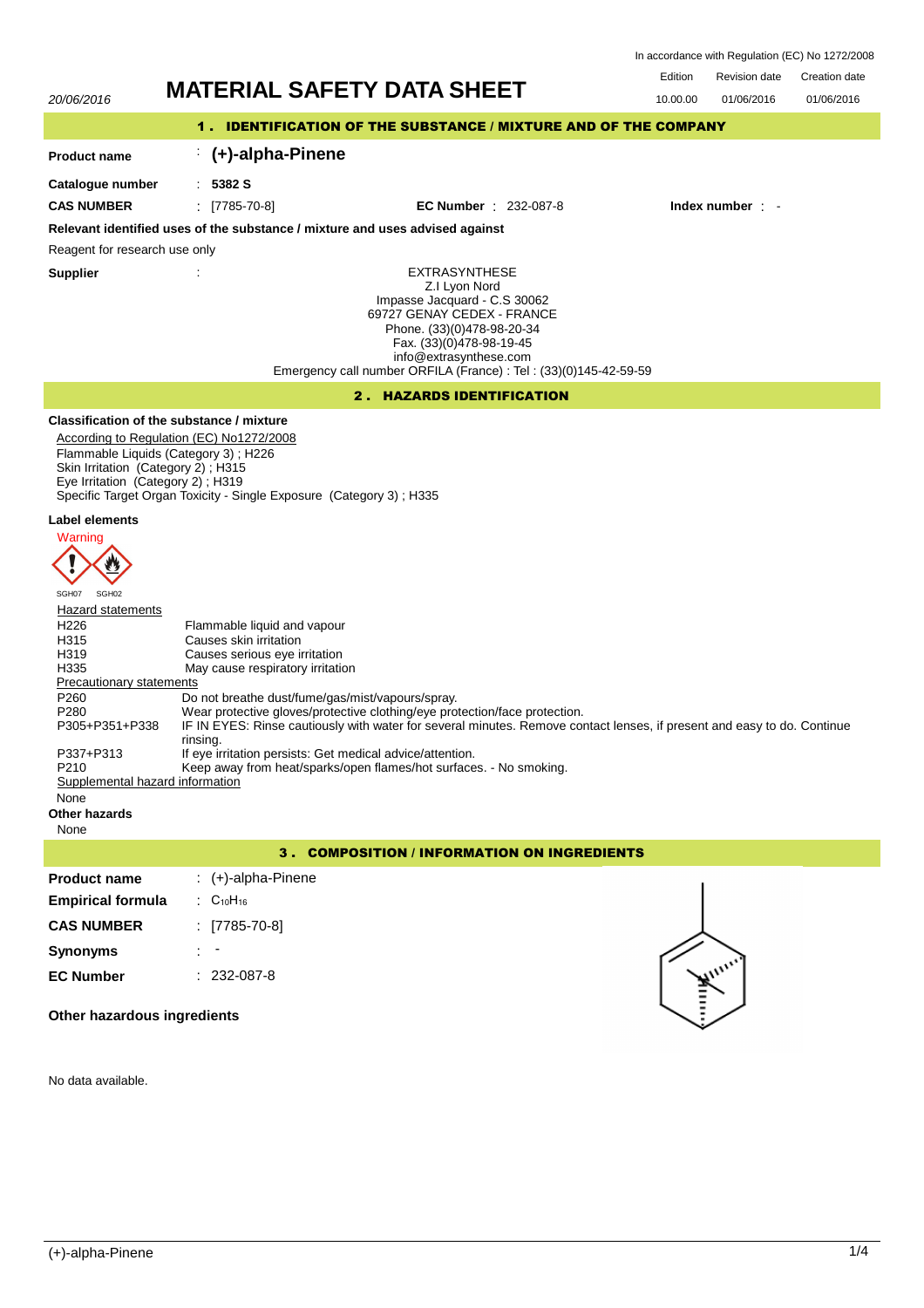#### 4 . FIRST AID MEASURES

## **Inhalation**

In case of inhalation, move the victim to fresh air. If breathing is difficult, put the victim on oxygen. If breathing stops, carry out artificial respiration.

**In case of skin contact** Wash thoroughly with water and soap.

## **In case of eye contact**

Rinse well with plenty of water for at least 15 minutes.

### **Ingestion**

Do not make an unconscious person vomit or swallow anything. Rinse the mouth thoroughly with water.

5 . FIRE-FIGHTING MEASURES

## **Extinguishing media**

Carbon dioxide, dry powder.

#### **Special hazards arising from the substance**

Harmful/toxic vapours, carbon oxides may be released during the fire.

## **Advise for fire-fighters**

Wear an autonomous breathing apparatus and suitable protection clothing against chemical agents.

## 6 . ACCIDENTAL RELEASE MEASURES

## **Personal precautions**

Use personal protective equipment. Evacuate the personnel from the contaminated zone. Ensure adequate ventilation.

## **Environnemental precautions**

Keeping away from drains, surface and ground waters.

#### **Methods and materials for containment and cleaning up**

Clean up without creating dust and place in adapted and sealed containers for elimination. Wash the contaminated aera with water and soap. Confine washing water and dispose of it complying with the local regulations. After cleaning, quickly eliminate traces of water with a product absorbing liquids (for example : sand, sawdust, universal binder, Kieselguhr).

## 7 . HANDLING AND STORAGE

#### **Precautions for safe handling**

Avoid formation of dust. Avoid contact with skin and eyes. During handling, wear suitable personal protective equipment (see section 8). Follow the normal measures for preventive fire protection.

### **Specific handling**

No data available.

## **Specific end use(s)**

No data available

#### **Conditions for safe storage, including any incompatibilities**

Store in a cool well-ventilated place. Keep container tightly closed in a dry place away from light.

#### Store at <+8°C

8 . EXPOSURE CONTROL/PERSONAL PROTECTION

## **Respiratory protection**

Wear imperatively an appropriated mask/respirator, tested and approved by standards such as NIOSH (US) or CEN (EU).

## **Hand protection**

Handle with protective gloves. The selected gloves have to satisfy the specifications of EU Directive 89/686/EEC and the standard EN 374 derived from it.

## **Eye protection**

Wear safety glasses.

## **Skin protection**

Wear suitable protective clothing according to the quantity and the level of activity of the substance at the workplace.

## 9 . PHYSICAL AND CHEMICAL PROPERTIES

#### **Information on basic physical and chemical properties**

| Physical state            | $:$ Liquid               |
|---------------------------|--------------------------|
| Color                     | : No data available.     |
| Solubility in             | : Chloroform (Soluble)   |
|                           | : Diethylether (Soluble) |
| Melting point             | : No data available.     |
| рH                        | : No data available.     |
| Auto-ignition temperature | : No data available.     |
|                           |                          |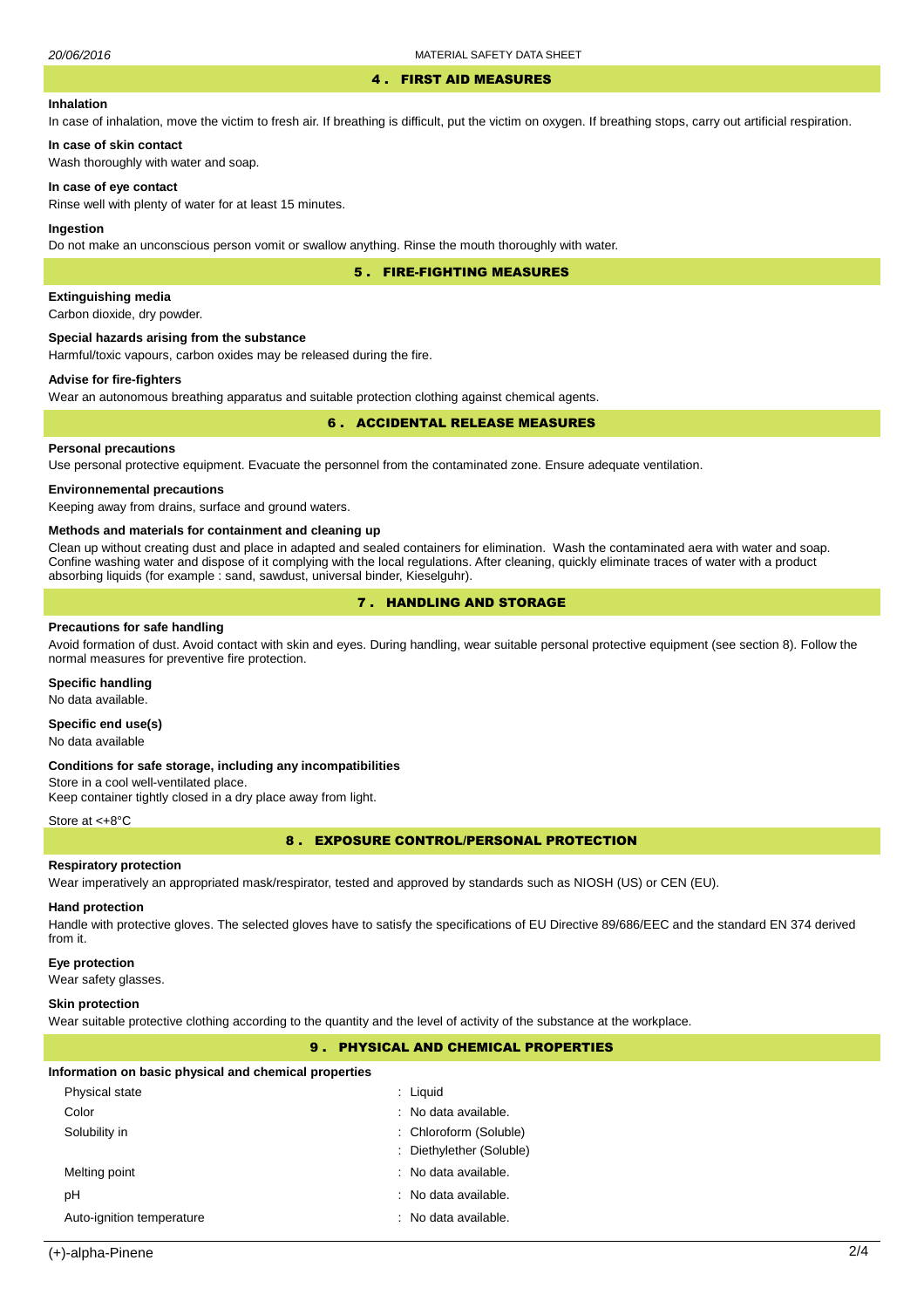## 20/06/2016 MATERIAL SAFETY DATA SHEET

| Decomposition temperature              | No data available.      |
|----------------------------------------|-------------------------|
| Viscosity                              | : No data available.    |
| Initial boiling point                  | $: 154 - 156^{\circ}$ C |
| Flash point                            | $: 32^{\circ}$ C        |
| Partition coefficient: n-octanol/water | : Log Kow: $4,044$      |

#### **Other information**

No data available

## 10 . STABILITY AND REACTIVITY

**Reactivity**

No data available.

## **Chemical stability**

Stable under recommanded storage conditions.

## **Possibility of hazardous reactions**

No hazardous reactions during storage and handling complying with the instructions.

## **Conditions to avoid**

No data available.

## **Incompatible materials**

No data available.

#### **Hazardous decomposition products**

No hazardous decomposition products if the instructions for handling and storage are respected. During high overheating of the substance or during a fire, hazardous decomposition products may be produced.

## 11 . TOXICOLOGICAL INFORMATION

#### **Acute oral toxicity**

No data available.

#### **Acute dermal toxicity**

No data available.

## **Acute inhalation toxicity**

No data available.

#### **Skin Corrosion**

No data available.

#### **Skin Irritation**

No data available.

#### **Serious Eye Damage**

No data available.

## **Eye Irritation**

No data available.

## **Respiratory Sensitisation**

No data available.

#### **Skin Sensitisation**

No data available.

#### **Germ Cell Mutagenicity**

No data available.

#### **Carcinogenictiy**

No data available.

## **Reproductive Toxicity**

No data available.

## **Specific Target Organ Toxicity - Single Exposure**

No data available.

## **Specific Target Organ Toxicity - Repeated Exposure**

No data available.

## **Aspiration Hazard**

No data available.